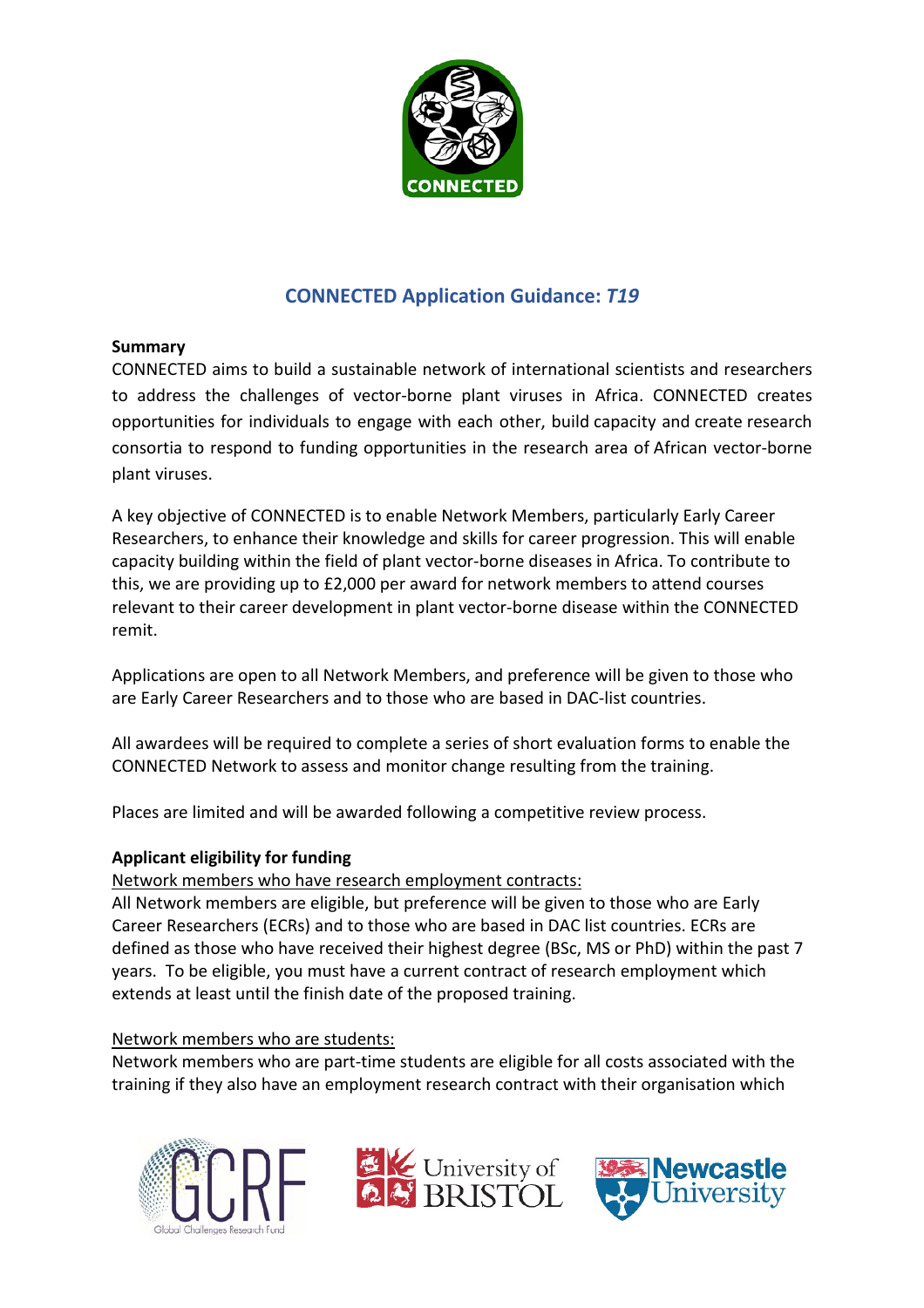

extends at least until the end of the training, as above. This should be confirmed in the letter of support from your group leader.

Network members who are full time students, from DAC-List institutions only, can apply for costs limited to travel (and associated costs including travel visas, vaccinations etc), subsistence and accommodation, to attend training that is relevant to the scientific goals of the CONNECTED network. NB: full-time students would need to pay the costs of the training itself.

Applications must be supported by your organisation: please provide a letter of support from your group leader alongside your application.

For a list of eligible DAC countries, please visit the following link: [http://www.oecd.org/dac/financing-sustainable-development/development-finance](http://www.oecd.org/dac/financing-sustainable-development/development-finance-standards/DAC_List_ODA_Recipients2018to2020_flows_En.pdf)[standards/DAC\\_List\\_ODA\\_Recipients2018to2020\\_flows\\_En.pdf](http://www.oecd.org/dac/financing-sustainable-development/development-finance-standards/DAC_List_ODA_Recipients2018to2020_flows_En.pdf)

# *Due to administrative processes, we strongly advise you to apply for funding for training opportunities that are at least two months away at the time you submit your application.*

## **Activities supported:**

This award will provide up to £2,000 per award to support attendance at a training course relevant to the career development of the applicant within the CONNECTED remit.

Immunisation, visa, travel, costs, plus accommodation and subsistence costs are eligible together with course fees (except for full-time students, see above). We are unable to make payments in respect of travel insurance policies.

## **Activities not supported:**

The funds distributed as part of this award should be used exclusively for costs relating to attendance at this course. Any additional costs claimed will not be paid.

## **Value of grant and eligible costs:**

CONNECTED will cover the itemised costs to enable successful applicants to travel to and take part in the training. These can include costs such as (but not limited to) return flights to your home, visas, and vaccinations required for travel. Please detail and itemise these on the application form.





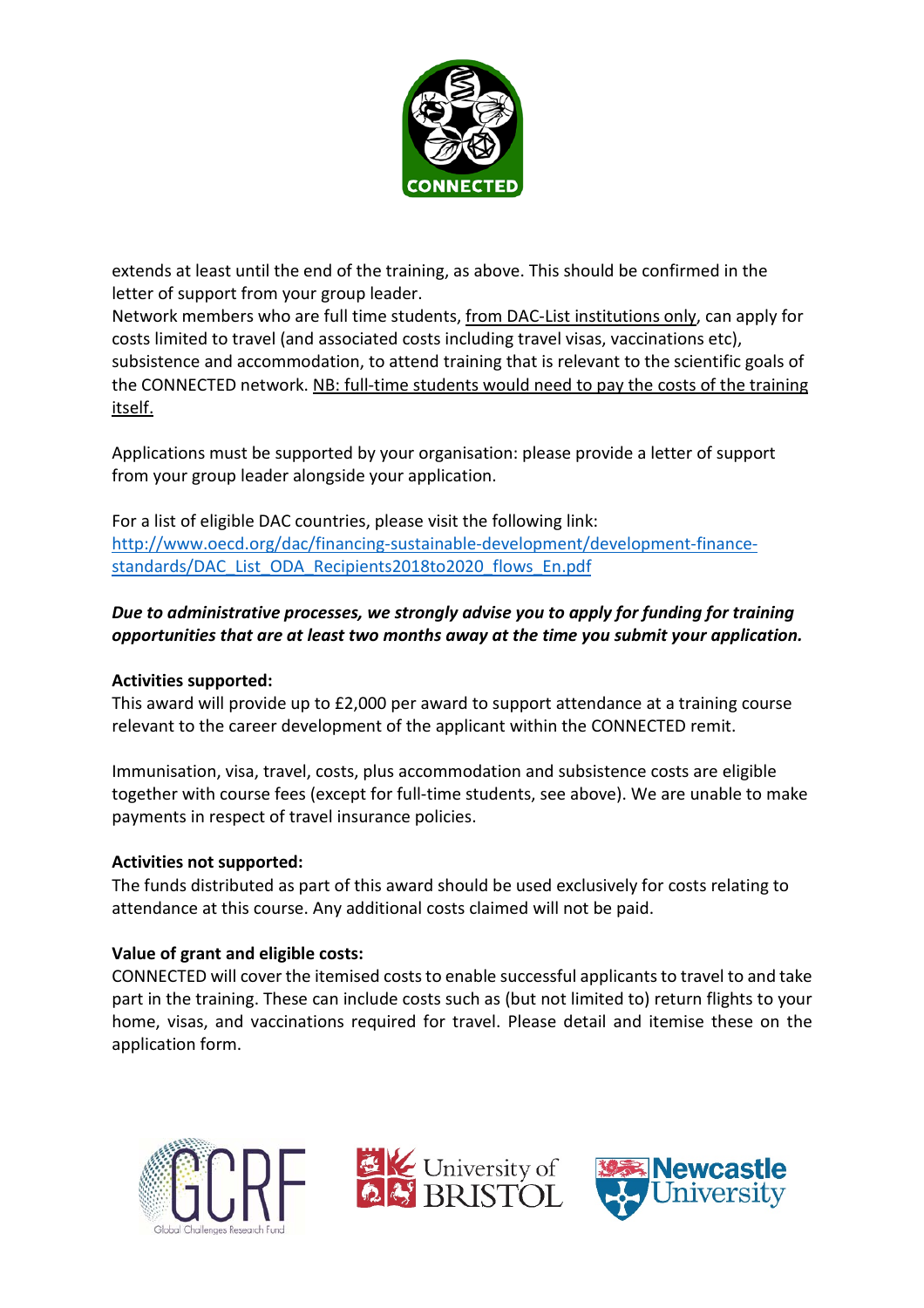

# **Application process**

Network Members will be made aware of deadlines and key dates via the CONNECTED website [\(https://www.connectedvirus.net/\)](https://www.connectedvirus.net/), in monthly newsletters, and news items. Guidance documentation and the application form are available on the CONNECTED website.

# Application form:

- 1. Applicant details please complete all sections
- 2. Benefit of the training to the applicant please detail how this training opportunity will contribute to your professional development in the CONNECTED research field (maximum 700 words). Main points to include:
	- a. The potential of this training to development your career in the field of plant vector-borne disease
	- b. Your opportunities to use and share the learning you will receive with colleagues
- 3. CONNECTED and other funding please let us know if you have received funding from CONNECTED to date and what for/how much
- 4. Travel-associated costs please itemise the costs you are applying for
- 5. Visa and vaccinations please complete all sections
- 6. Required additional documents please enclose your CV with the application form, this should include information on your current employment, education, publications, conferences, training courses undertaken and any previous awards. Please also include a letter of support from your research group leader confirming (1) your contract of employment at your institution, (2) that you are recommended to undertake this training
- 7. Please complete
- 8. Please complete

Completed application forms, CVs, and letters of support must all be submitted to the Network Team email account [\(connectedvirusnetwork@gmail.com\)](mailto:connectedvirusnetwork@gmail.com) by 4pm on the closing date. You will receive acknowledgement of your application.

## **Review process**

Each application received will be checked by the Network Team to ensure it meets the application criteria and contains the required information. If there are any problems, further information will be requested from the applicant. All complete applications will be reviewed by the CONNECTED Network Executive (selected Management Board members may also take part should any member of the Network Executive have a conflict of interest with any





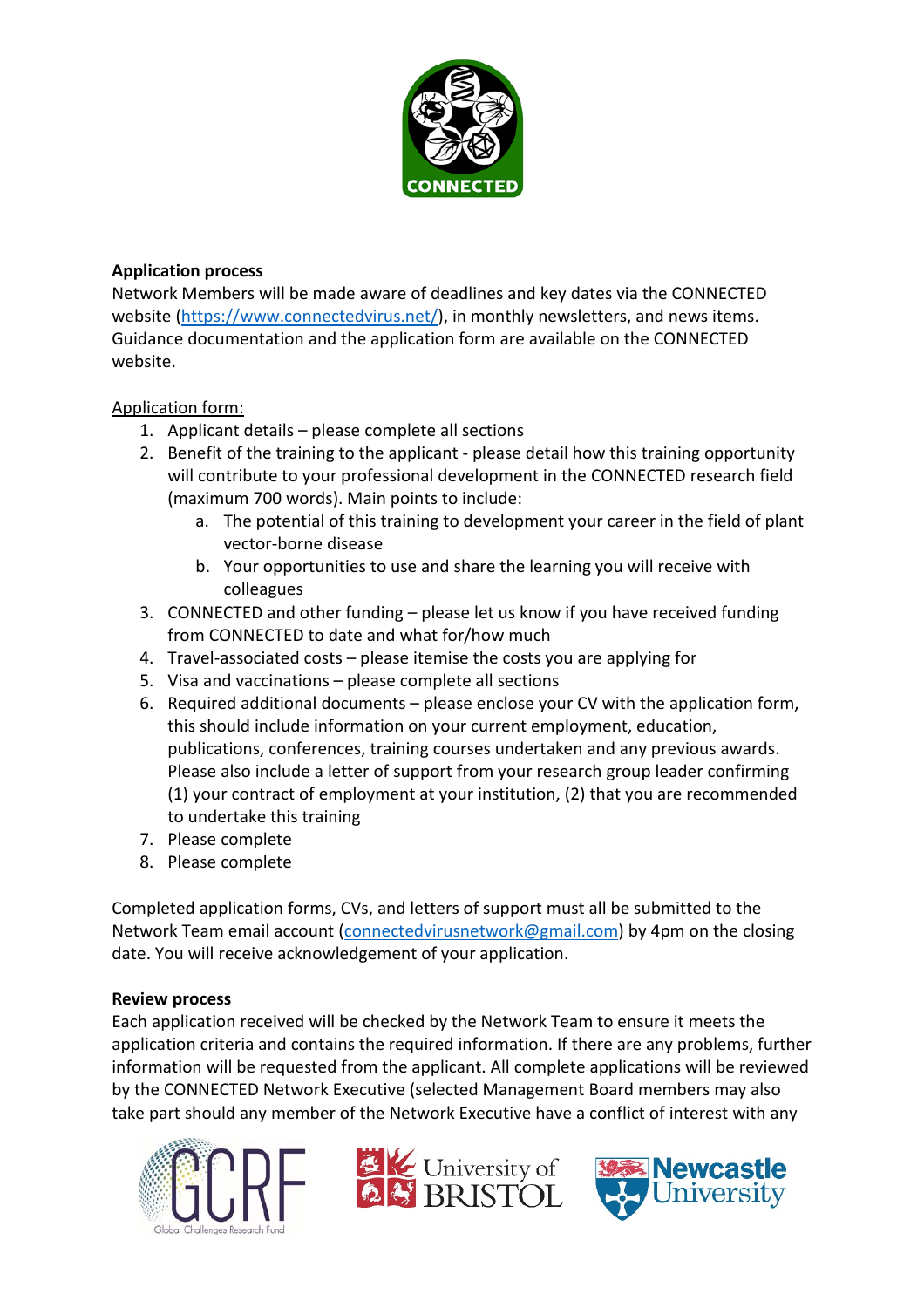

applicants). The CONNECTED Management Board will receive a copy of the shortlisted applications, to enable final decisions for funding to be made.

# **Notification**

All applicants will be notified of the outcome of their application; please see the CONNECTED website for anticipated dates when results will be communicated to applicants.

# **Timescales for visas and travel**

Awardees must ensure that sufficient time is allowed for visa, travel and immunisation arrangements to be completed. Awardees are responsible for ensuring that the appropriate visa(s) and immunisations are in place to enable travel. If successful applicants are unable to secure visas or other requirements necessary to enable them to attend the course, they will lose their place and CONNECTED will not be responsible for any further costs.

# **Contractual Agreement**

Successful applicants will be sent an award letter that they must sign and return to the Network Team to confirm that they will use the funds in the manner set out in their application.

## **Evaluation**

At the outset and upon completion of the training course, awardees will be required to complete a short evaluation form. Awardees will be requested to complete a follow up questionnaire 6 – 12 months later. The Network Team will also request that the awardee's Research Group leader complete a related questionnaire for assessing change resulting from the Training course.

## **Payment of Awards**

Travel, visa and immunisations: the awardee will be responsible for booking their flights and travel needs plus any visa, and immunisation needs. Awardees should claim these costs back from the Network Team by completing an expense form (to be provided by the Network Team) and submitting itemised receipts. We are unable to make payments in respect of travel insurance policies.

## **Publicity and Data Protection**

Copies of applications will be made available to the CONNECTED Management Board, Network Executive Group, and BBSRC, who will use the information provided for reviewing proposals, making awards, and post-award administration. CONNECTED may choose to publish details of awards, awardees, and information of training provided.